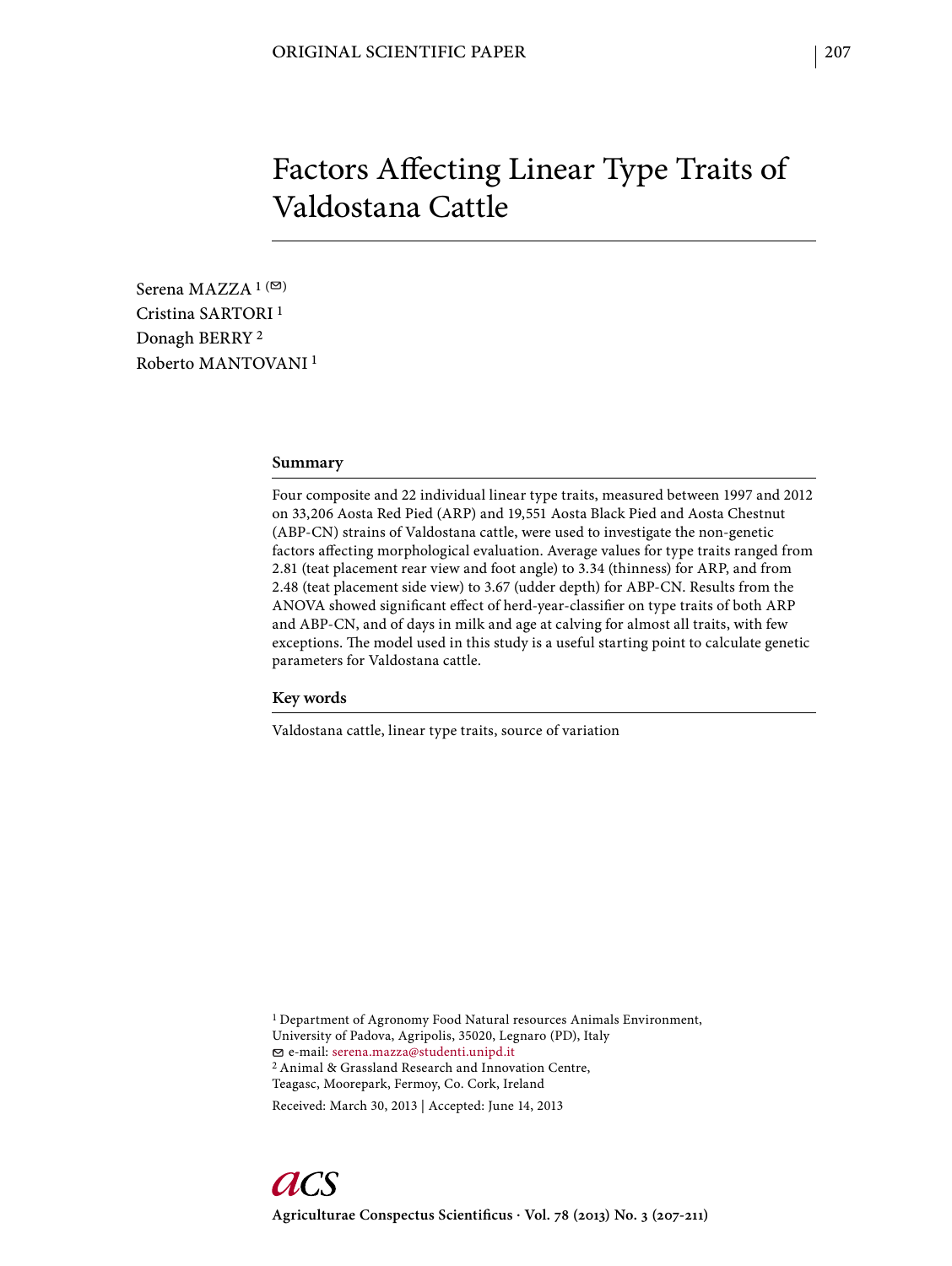### **Aim**

The Valdostana is an indigenous dual purpose Italian breed mainly raised in Valle d'Aosta region (northwest Italy). There are three strains of Valdostana cattle which differ in morphology characteristics, coat colour, production and temperament. One herd book is dedicated to the Aosta Red Pied strain (ARP), which is particularly docile and strong, very adapted to harsh climates and resistant to many pathogens. The second herd book is for the Aosta Black Pied and Aosta Chestnut strain (ABP-CN), characterised by lower milk production but more countrified and stronger than ARP. This strain is lively and quite aggressive and it is also selected for fighting ability (Sartori and Mantovani, 2010). Morphological evaluation is one of the selection tools used in many cattle breeds, as well as in the Valdostana cattle. Conformation traits have been recorded for years in many other breeds, for example in Holstein-Friesian (Meyer et al., 1987; Berry et al., 2004), Brown Swiss (Vukasinovic et al., 1997; Wiggans et al., 2006), and in some Italian indigenous breeds, such as Piemontese (Mantovani et al., 2010), Chianina, Marchigiana and Romagnola (Forabosco et al., 2005) and Rendena (Mantovani et al., 1997) cattle. The aim of the present study was to investigate the environmental factors associated with linear type traits in ARP and ABP-CN cattle.

### **Material and methods**

Type traits data on animals scored between 1997 and 2012 were provided by the Italian National Valdostana Cattle Breeders Association (ANABORAVA) and included information on first and second parity cows Aosta Red Pied (ARP) and Aosta Black Pied and Aosta Chestnut (ABP-CN) strains. Type traits were scored on a 1- to 5- point scale, and consisted of four composite traits (body size, fleshiness, body shape and udder) and 22 individual type traits: 4 body size traits – stature, body length, thorax depth and thorax width; 4 fleshiness traits - front muscularity, back, loins and rump, thigh and buttocks side and rear view; 6 body shape traits – thinness, rump angle, width and length, rear legs and foot angle; 8 udder traits – fore and rear udder attach, udder width and depth, suspensory ligament, teat placement rear and side view, and teat length (Table 1). Records without an associated herd and classifier identification or missing observations for any of the linear type traits were discarded. Only records scored between 10 and 350 days in milk (DIM) were retained. Furthermore only first parity cows calving between 22 and 48 months of age and second parity cows calving between 38 and 60 months of age were retained. Age at first calving was grouped into 5 classes: 22 to 29 mo, 30 to 34 mo, 35 to 36 mo, 37 to 41 mo, and 42 to 48 mo. Age at second calving was also grouped into 5 classes: 38 to 41 mo, 42 to 46 mo, 47 to 48 mo, 49 to 53 mo, and 54 to 60 mo. Furthermore, DIM were categorised into 7 classes, the first being a class from 10 to 30 d, the central being classes of 30 d each, and the last being a class from 180 to 350 d. Only herd-year-classifier contemporary groups with at least 2 records were retained.

Following all edits, 33,206 ARP cows (32,371 primiparous and 835 secondiparous) and 19,551 ABP-CN cows (19,135 primiparous and 416 secondiparous) were available for statistical analysis.

A fixed effects model was used to investigate factors associated with composite and individual type traits using the PROC GLM of SAS (SAS, 2009).

The model was as follows:

$$
y_{ijkl} = \mu + HYC_i + DIM_j + AGE_k + e_{ijkl},
$$
  
where:

 $y_{ijkl}$  = linear type trait for cow l;

 $\mu =$  population mean

- $HYC_i = fixed effect of herd-year-classifier (7,475 levels for ARP)$ and 5,504 levels for ABP-CN);
- $DIM_i$  = fixed effect of days in milk (7 classes: the first being a class from 10 to 30 d, the central being classes of 30 d each, and the last being a class from 180 to 350 d;
- $AGE_k = fixed$  effect of age at calving (10 classes for both strains: 5 classes for first parity cows - from 22 to 29 mo, from 30 to 34 mo, from 35 to 36 mo, from 37 to 41 mo, and from 42 to 48 mo; and 5 classes for second parity cows – from 38 to 41 mo, from 42 to 46 mo, from 47 to 48 mo, from 49 to 53 mo, and from 54 to 60 mo);  $e_{ijkl}$  = random residual effect.

## **Results and discussion**

The majority of cows were scored between 91 and 120 days in milk (28.2% of records for ARP and 33.7% of records for ABP-CN) and between 121 and 150 days in milk (29.4% of records for ARP and 30.2% of records for ABP-CN). Most animals were between 35 and 36 months of age (47.7% of ARP and 56.4% of ABP-CN) at first calving and between 47 and 48 months of age (28.4% of ARP and 41.8% of ABP-CN) at second calving.

Descriptive statistics for all considered traits are summarised in Table 1. Mean values varied from 2.81 (teat placement rear view and foot angle) to 3.34 (thinness) in the ARP and from 2.48 (teat placement side view) to 3.67 (udder depth) in the ABP-CN. Greater variation, as determined by the standard deviation (SD), existed in the ARP compared to the ABP-CN; the largest SD was for fore udder attachment (0.97 for ARP and 0.91 for ABP-CN) while the smallest SD was for teat placement rear view in the ARP (0.65) and for foot angle in the ABP-CN (0.63). Analyzing the linear type trait scores, it was also observed a very low incidence of the extreme points of the scale system utilized by the classifiers, indeed the 1 point had an incidence of only 3.14% (ARP) and 3.91% (ABP-CN), while for the other extreme point of the scale (5 point) there was an incidence of 4.46% (ARP) and 4.09% (ABP-CN). A huge amount of the total incidence was found, instead, for the middle point of the scale (51.16% for ARP and 50.03% for ABP-CN). This means that there is the tendency of the classifiers to use most, and perhaps overly, the middle point of the scale, at the expense of the extreme points. Comparisons with other breeds are difficult since different scales are generally used. For example, Foster et al. (1989) and Misztal et al. (1992) used a 50-point scale in Holstein cows, as did Samoré et al. (2010) in Italian Brown Swiss cattle. Wall et al. (2005) used a 1 to 9-point scale for Holstein-Friesian cows. The same scale system was however used in Czech Holstein (Němcová et al., 2011) and Italian Piemontese beef cattle (Albera et al., 2001; Mantovani et al., 2010).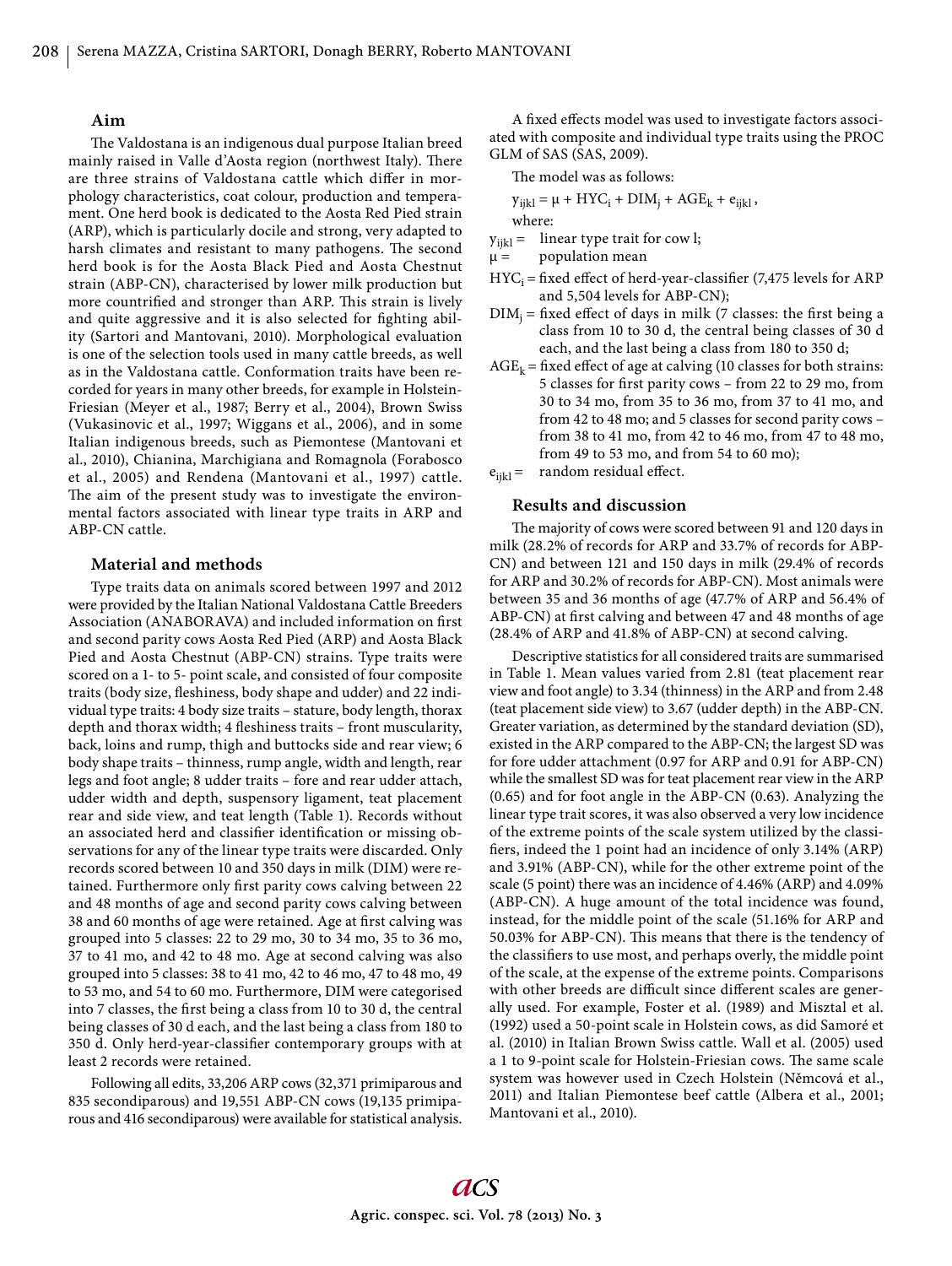| Table 1. Means and standard deviations of linear type traits |  |
|--------------------------------------------------------------|--|
|--------------------------------------------------------------|--|

|                          | Type traits score |                  | ARP <sup>1</sup> | $ABP-CN^2$    |
|--------------------------|-------------------|------------------|------------------|---------------|
| Trait                    |                   | 5                | Mean $(SD^3)$    | Mean $(SD^3)$ |
| Composite                |                   |                  |                  |               |
| Body size                | Undeveloped       | Highly developed | 3.08(0.83)       | 3.19(0.80)    |
| Fleshiness               | Poor              | Excellent        | 3.01(0.85)       | 3.31(0.81)    |
| Body shape               | Fine              | Heavy            | 2.97(0.82)       | 3.10(0.80)    |
| Udder                    | Poor              | Excellent        | 3.09(0.88)       | 2.62(0.81)    |
| Individual               |                   |                  |                  |               |
| Stature                  | Short             | Tall             | 3.06(0.91)       | 3.10(0.86)    |
| Body length              | Short             | Long             | 3.21(0.88)       | 3.36(0.86)    |
| Thorax depth             | Shallow           | Deep             | 3.18(0.79)       | 3.25(0.76)    |
| Thorax width             | Narrow            | Wide             | 2.93(0.84)       | 3.19(0.80)    |
| Front muscularity        | Scarce            | Developed        | 2.87(0.86)       | 3.29(0.86)    |
| Back, Loins and Rump     | Scarce            | Developed        | 2.94(0.86)       | 3.21(0.82)    |
| Thigh, Buttock side view | Hollow            | Rounded          | 3.06(0.87)       | 3.35(0.83)    |
| Thigh, Buttock rear view | Hollow            | Rounded          | 3.05(0.89)       | 3.22(0.84)    |
| Thinness                 | Fine              | Heavy            | 3.34(0.92)       | 3.18(0.84)    |
| Rump angle               | Back inclined     | Forward inclined | 3.05(0.72)       | 2.89(0.70)    |
| Rump width               | Narrow            | Wide             | 3.19(0.78)       | 3.20(0.71)    |
| Rump length              | Short             | Long             | 3.28(0.81)       | 3.41(0.77)    |
| Rear legs                | Straight          | Sickle           | 3.04(0.77)       | 3.05(0.70)    |
| Foot angle               | Low               | Steep            | 2.81(0.69)       | 2.84(0.63)    |
| Fore udder attach        | Weak              | Strong           | 3.08(0.97)       | 2.63(0.91)    |
| Rear udder attach        | Low               | High             | 3.23(0.89)       | 2.59(0.83)    |
| Udder width              | Narrow            | Wide             | 3.23(0.90)       | 2.59(0.85)    |
| Udder depth              | Deep              | Shallow          | 3.20(0.80)       | 3.67(0.85)    |
| Suspensory ligament      | Weak              | Strong           | 2.97(0.80)       | 2.76(0.79)    |
| Teat placement rear view | Diverging         | Converging       | 2.81(0.65)       | 2.68(0.65)    |
| Teat placement side view | Close             | Far              | 2.91(0.68)       | 2.48(0.70)    |
| Teat length              | Short             | Long             | 2.93(0.76)       | 2.65(0.81)    |

<sup>1</sup> ARP – Aosta Red Pied strain; <sup>2</sup> ABP-CN – Aosta Black Pied and Chestnut strain; <sup>3</sup> Standard deviation.

The phenotypic coefficient of variation (CV) for type traits ranged from 0.23 to 0.32 (ARP) and from 0.22 to 0.35 (ABP-CN; data not shown). Similar values of phenotypic CV were calculated using data from Holstein-Friesian (from 0.20 to 0.30; Brotherstone et al., 1990) and Guernsey dairy cattle (from 0.22 to 0.34; Cruickshank et al., 2002). A wider range (0.18 to 0.49) of phenotypic CV was reported in Italian Jersey cows (Biscarini et al., 2003).

Results from the ANOVA are summarised in Table 2. Due to a high computational demand, the fixed effect of HYC was not directly analysed but treated with the ABSORB statement of GLM procedure (SAS, 2009) and retained within the model. Preliminary analysis on small samples revealed an high statistical significance of this effect for all traits, in agreement with findings of Theron and Mostert (2004), who reported a strong influence of HYC on type traits of Jersey and Holstein breeds. The fixed effects of DIM and age at calving (AGE) were important to explain the variation of almost all traits of ARP, with the exception of rear legs for DIM (P>0.05) and of thinness and teat placement side view for AGE (P>0.05). Gengler et al. (1997) and Nouman and Abrar (2013) reported a significant effect of these factors on linear type traits of Jersey and Sahiwall cows, respectively. Regarding ABP-CN, neither DIM nor AGE were significant effects for thinness, rear legs, foot angle and teat placement rear view (P>0.05). Furthermore, DIM was not significant for rump angle, and AGE was not significant for udder width and suspensory ligament (P>0.05).

Although least square means for the individual body size traits increased with stage of lactation, the increase was only different from zero (P<0.001) for stature (ARP) and thorax depth (ABP-CN). All individual fleshiness traits increased (P<0.01) with DIM, and front muscularity, back, loins and rump, and thigh, buttock side view in ABP-CN strain showed a more significant increase (P<0.001). In contrast, rear and fore udder attach, udder width and teat placement side view decreased (P<0.001) with stage of lactation in ABP-CN cows, whereas for teat length and for rump width little less significant variations were found (P<0.01). The individual udder traits for ARP showed decreases for udder width (P<0.01) and for rear and fore udder attach and teat placement side view (P<0.05) with DIM. For these type traits the decrease was more marked after 180 d of lactation. An increase (P<0.01) for rump angle and width with DIM was also found.

No significant variations of type traits across classes of age were found, except for stature, thorax depth and width, front muscularity and rump width of first-parity ARP cows (P<0.01). Least squares means of several type traits increased with age at first calving of Holstein cows (Cassel et al., 1973; Lawstuen et al., 1987). An increase across age was found for udder depth and foot angle  $(P<0.05)$  during second lactation. The absence of clear trends of least squares means across age in second lactation cows may indicate that animals show less morphological variation than first-parity cows, being more mature then cows at their first calving.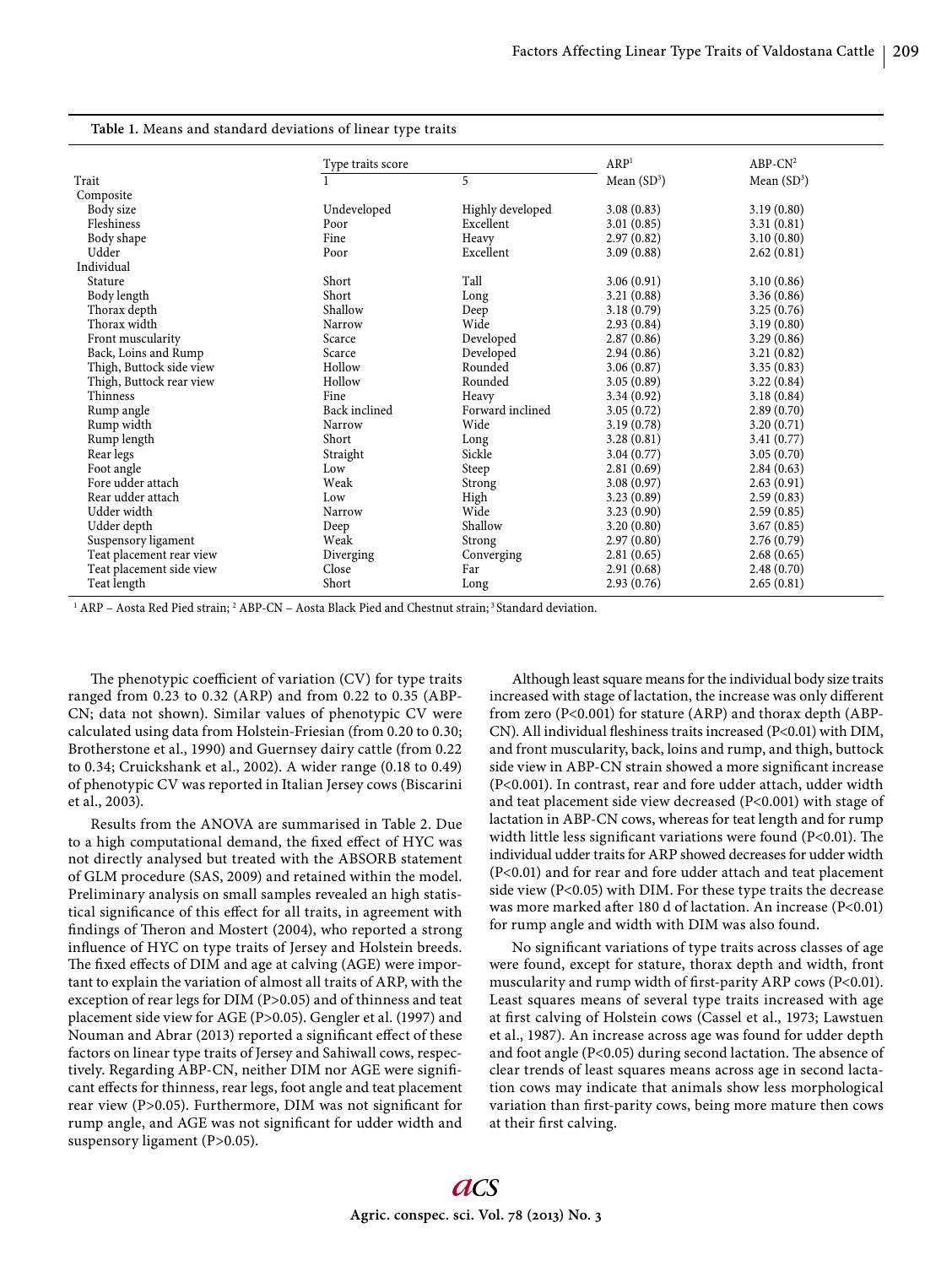| Trait                    | ARP              |                  | ABP-CN           |                  |  |
|--------------------------|------------------|------------------|------------------|------------------|--|
|                          |                  |                  |                  |                  |  |
|                          | DIM <sup>1</sup> | AGE <sup>2</sup> | DIM <sup>1</sup> | AGE <sup>2</sup> |  |
| Composite                |                  |                  |                  |                  |  |
| Body size                | $20.11***$       | $94.56***$       | $6.55***$        | $48.59***$       |  |
| Fleshiness               | $18.08***$       | 57.93***         | $6.00***$        | $63.13***$       |  |
| Body shape               | $4.03***$        | $11.17***$       | $3.43**$         | $13.90***$       |  |
| Udder                    | 44.95***         | $6.06***$        | $22.00***$       | $2.08***$        |  |
| Individual               |                  |                  |                  |                  |  |
| Stature                  | $14.90***$       | $67.19***$       | $7.02***$        | $32.65***$       |  |
| Body length              | $20.30***$       | $77.57***$       | $9.09***$        | $39.23***$       |  |
| Thorax depth             | $13.08***$       | $77.75***$       | $6.09***$        | $45.7***$        |  |
| Thorax width             | $17.28***$       | 79.66***         | $7.01***$        | $53.18***$       |  |
| Front muscularity        | $13.63***$       | $50.88***$       | $5.12***$        | $44.78***$       |  |
| Back, Loins and Rump     | $16.83***$       | 38.79***         | $2.66*$          | $39.26***$       |  |
| Thigh, Buttock side view | $12.15***$       | $60.09***$       | $4.39***$        | 54.95***         |  |
| Thigh, Buttock rear view | $12.98***$       | 54.65***         | $6.64***$        | $53.75***$       |  |
| Thinness                 | $2.37*$          | 1.45             | 2.00             | 1.10             |  |
| Rump angle               | $2.39*$          | $2.68**$         | 0.73             | $2.13*$          |  |
| Rump width               | $18.99***$       | $96.06***$       | $5.10***$        | 35.92***         |  |
| Rump length              | $19.73***$       | $60.02***$       | $4.51***$        | $19.43***$       |  |
| Rear legs                | 1.14             | $2.91**$         | 0.85             | 0.83             |  |
| Foot angle               | $2.42*$          | $2.19*$          | 0.72             | 1.30             |  |
| Fore udder attach        | $55.82***$       | $11.08***$       | $27.80***$       | $4.12***$        |  |
| Rear udder attach        | $53.85***$       | $7.32***$        | $12.54***$       | $2.14*$          |  |
| Udder width              | $67.58***$       | $6.68***$        | $14.22***$       | 1.68             |  |
| Udder depth              | $8.20***$        | $15.38***$       | $7.14***$        | $5.09***$        |  |
| Suspensory ligament      | $8.07***$        | $3.71***$        | $3.55**$         | 1.47             |  |
| Teat placement rear view | $2.50*$          | $2.77**$         | 1.91             | 1.46             |  |
| Teat placement side view | $23.96***$       | 1.14             | $10.76***$       | $3.92***$        |  |
| Teat length              | $2.62*$          | $8.7***$         | $2.36*$          | $2.31*$          |  |

**Table 2.** Results from ANOVA for type traits of Aosta Red Pied (ARP) and Aosta Black Pied and Chestnut (ABP-CN) cows

 $1$  DIM – fixed effect of days in milk;  $2$  AGE – fixed effect of age at calving.

#### **Conclusions**

This study showed the strong influence of herd-year-classifier on type traits. Days in milk and age at calving significantly influenced most of the type traits, with only few exceptions. This work is a good starting point to set up a genetic model aimed at estimating genetic parameters for type traits of Valdostana cattle.

#### **References**

- Albera A., Mantovani R., Bittante G., Groen A. F., Carnier P. (2001). Genetic parameters for daily live-weight gain, live fleshiness and bone thinness in station-tested Piemontese young bulls. Anim Sci 72: 449-456
- Berry D.P., Buckley F., Dillon P., Evans R.D., Veerkamp R.F. (2004). Genetic relationship among linear type traits, milk yield, body weight, fertility and somatic cell count in primiparous dairy cows. Irish J Agr Food Res 43: 161-176
- Biscarini F., Biffani S., Canavesi F. (2003). Genetic analysis of type traits for the Italian Jersey breed. In: Proceedings of the 2003 Interbull meeting, No. 31. Rome, Italy
- Brotherstone S., McManus C. M., Hill W. G. (1990). Estimation of genetic parameters for linea and miscellaneous type traits in Holstein-Friesian dairy cattle. Livest Prod Sci 26: 177-192
- Cassel B. G., Vinson W. E., White J. M., Kliewer R. H. (1973). Age correction factors for type traits in Holstein cows. J Dairy Sci 56: 1178-1180
- Cruickshank J., Weigel K. A., Dentine M. R., Kirkpatrick B. W. (2002). Indirect prediction of herd life in Guernsey dairy cattle. J Dairy Sci 85: 1307-1313
- Forabosco F., Rossetti E., Sarti F. M., Panella F., Bittante G., Mantovani R., Filippini F. (2005). In: 4th World Italian Beef Cattle Congress, Gubbio, Italy 163-166
- Foster W. W., Freeman A. E., Berger P. J. (1989). Association of type traits scored linearly with production and herdlife of Holsteins. J Dairy Sci 72: 2651-2664
- Gengler N., Wiggans G. R., Wright J. R., Norman H. D., Wolfe C. W. (1997). Estimation of (co)variance components for Jersey type traits using a repeatability model. J Dairy Sci 80: 1801-1806
- Lawstuen D. A., Hansen L. B., Johnson L. P. (1987). Inheritance and relationship of linear type traits for age groups of Holsteins. J Dairy Sci 70: 1027-1035
- Mantovani R., Gallo L., Carnier P., Cassandro M., Bittante G. (1997). The use of a juvenile selection scheme for genetic improvement of small population: the example of Rendena breed. In: 48th Annual Meeting of the European Association of Animal Production, Vienna, Austria (unpublished)
- Mantovani R., Cassandro M., Contiero B., Albera A., Bittante G. (2010). Genetic evaluation of type traits in hypertrophic Piemontese cows. J Anim Sci 88: 3504-3512
- Meyer K., Brotherstone S., Hill W. G. (1987). Inheritance of linera type traits in dairy cattle and correlations with milk production. Anim Prod 44: 1-10
- Misztal I., Lawlor T. J., Short T. H., VanRaden P. M. (1992). Multiple-trait estimation of variance components of yield and type traits using an animal model. J Dairy Sci 75: 544- 551
- Němcová E., Štípková M., Zavadilová L. (2011). Genetic parameters for linear type traits in Czech Holstein cattle. Czech J Anim Sci 56(4): 157-162